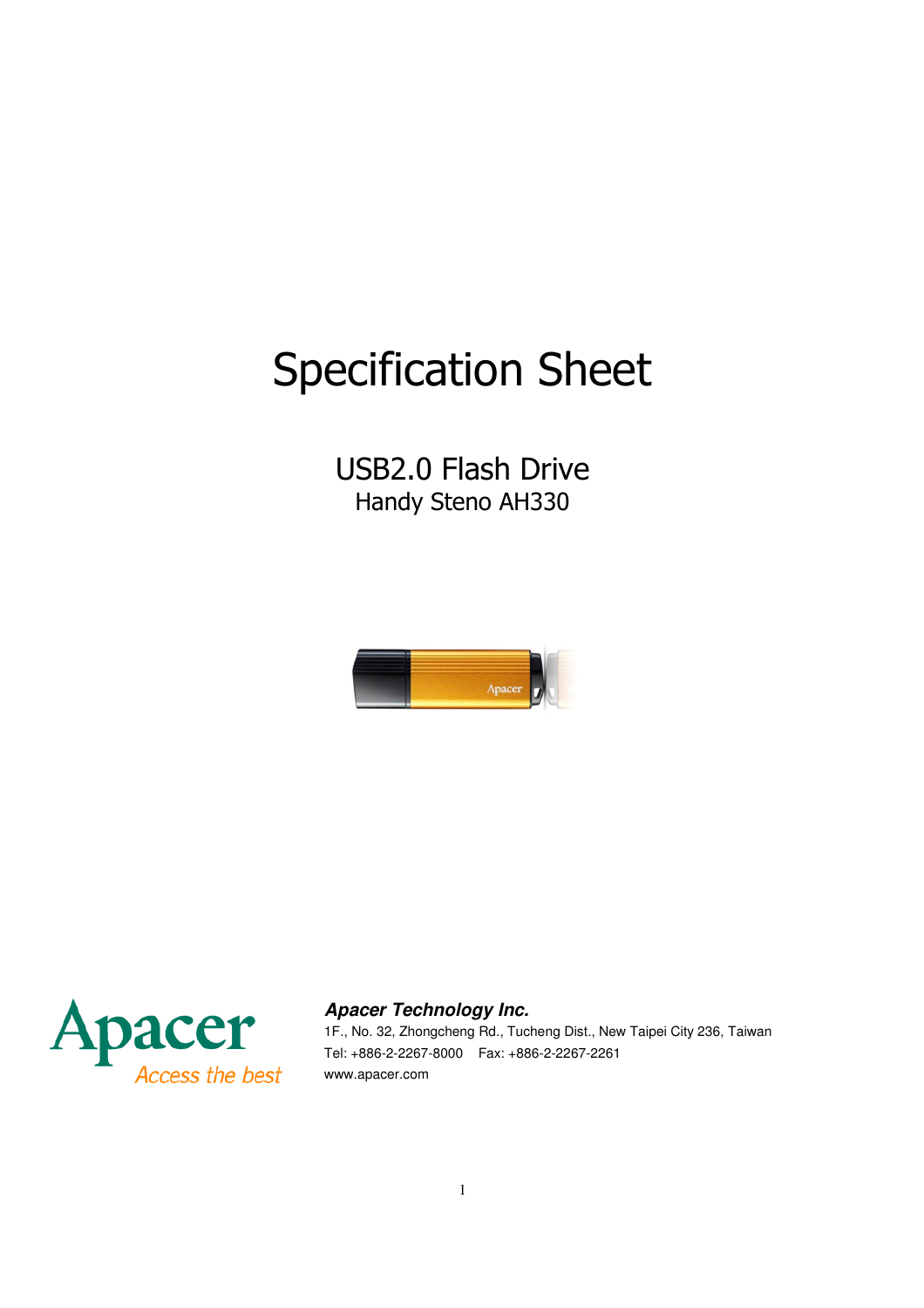### **Table of Contents**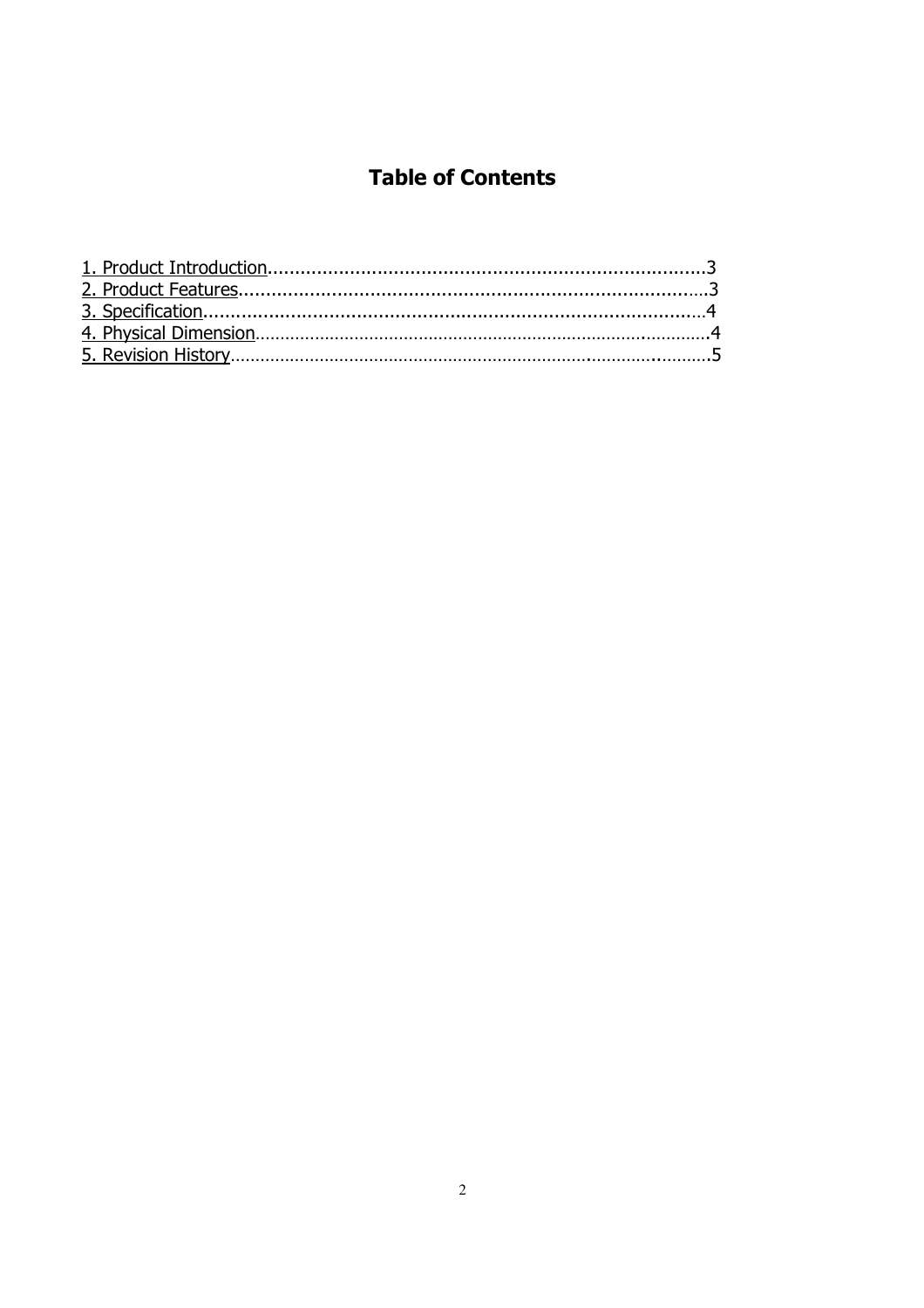#### **1. Product Introduction**

The AH330 features a sleek and clean design with steady style and satisfies the needs of highcapacity with low profile. It is the best solution for business professionals and mobile users. The Apacer AH330 USB 2.0 flash drive is the most compact masterpiece among the same level products, making it the prime choice for portable storage products and offering a vogue and fascinating digital life.

The lightweight and durable AH330 adopts aluminum alloy materials, which create a unique and exquisite metallic appearance showcasing the high-tech element. The engraved lines on the body reflect the nature of high-speed, trimmed with arc design to enhance the texture and enrich its light and shadow changes. With the strap hole at the end of the flash drive, users can freely attach straps or a key chain to show their personal style. The Pen Cap Design allows the cap to be tucked in the back of the casing to prevent accidental loss.

#### **2. Features**

- Hi-speed USB 2.0 interface and backward compatible with USB1.1
- $\blacksquare$  Easy plug & play
- USB powered. No external power or battery required
- **Durable & exquisite metallic appearance with aluminum alloy**
- **Pen Cap Design with strap hole at the end of the drive**
- RoHS compliant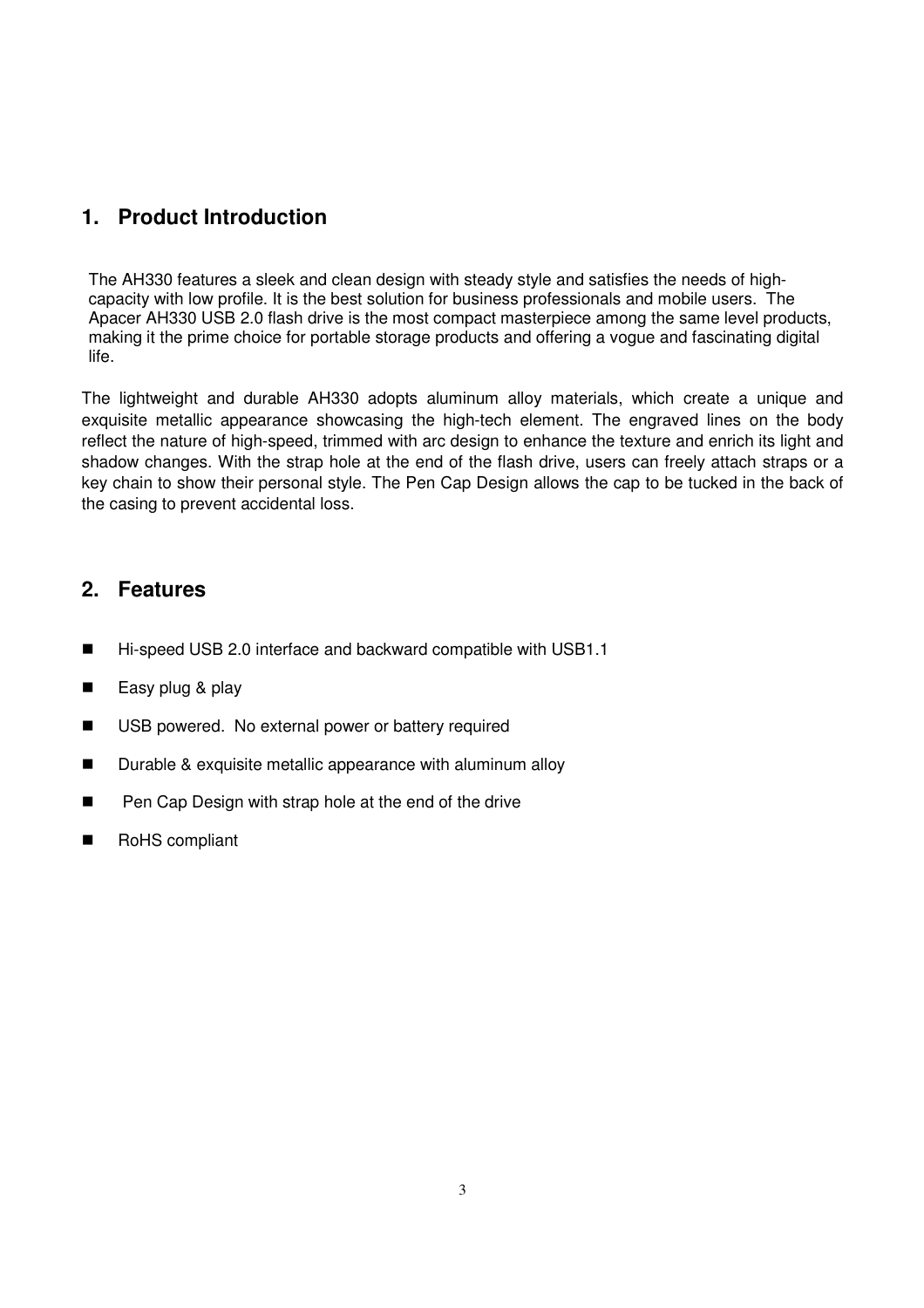## **3. Specifications**

| Specifications               |                                                                          |  |  |
|------------------------------|--------------------------------------------------------------------------|--|--|
| Interface                    | High-speed USB 2.0 certified                                             |  |  |
|                              | Backwards compatible with USB 1.1                                        |  |  |
| Power supply                 | USB bus powered                                                          |  |  |
|                              | No external power required                                               |  |  |
| <b>Operating Systems</b>     | Windows XP/ Vista/ 7 / 8, Mac 10.4 or above                              |  |  |
| Supported                    | Linux Kernel 2.6.33 or above                                             |  |  |
| Capacity                     | $8GB \sim 64 GB$                                                         |  |  |
| <b>Operating Temperature</b> | $0^{\circ}$ C to +60 $^{\circ}$ C (32 $^{\circ}$ F to 140 $^{\circ}$ F)  |  |  |
| Storage Temperature          | $-20^{\circ}$ C to $+60^{\circ}$ C ( $-4^{\circ}$ F to $+140^{\circ}$ F) |  |  |
| <b>Dimensions</b>            | $(L)$ 59 x (W)18.4 x (H)9.1mm                                            |  |  |
| Weight                       | 10 <sub>q</sub>                                                          |  |  |
| Certificate                  | CE, FCC, BSMI, C-Tick                                                    |  |  |

## **4. Physical Dimension**



Unit: mm